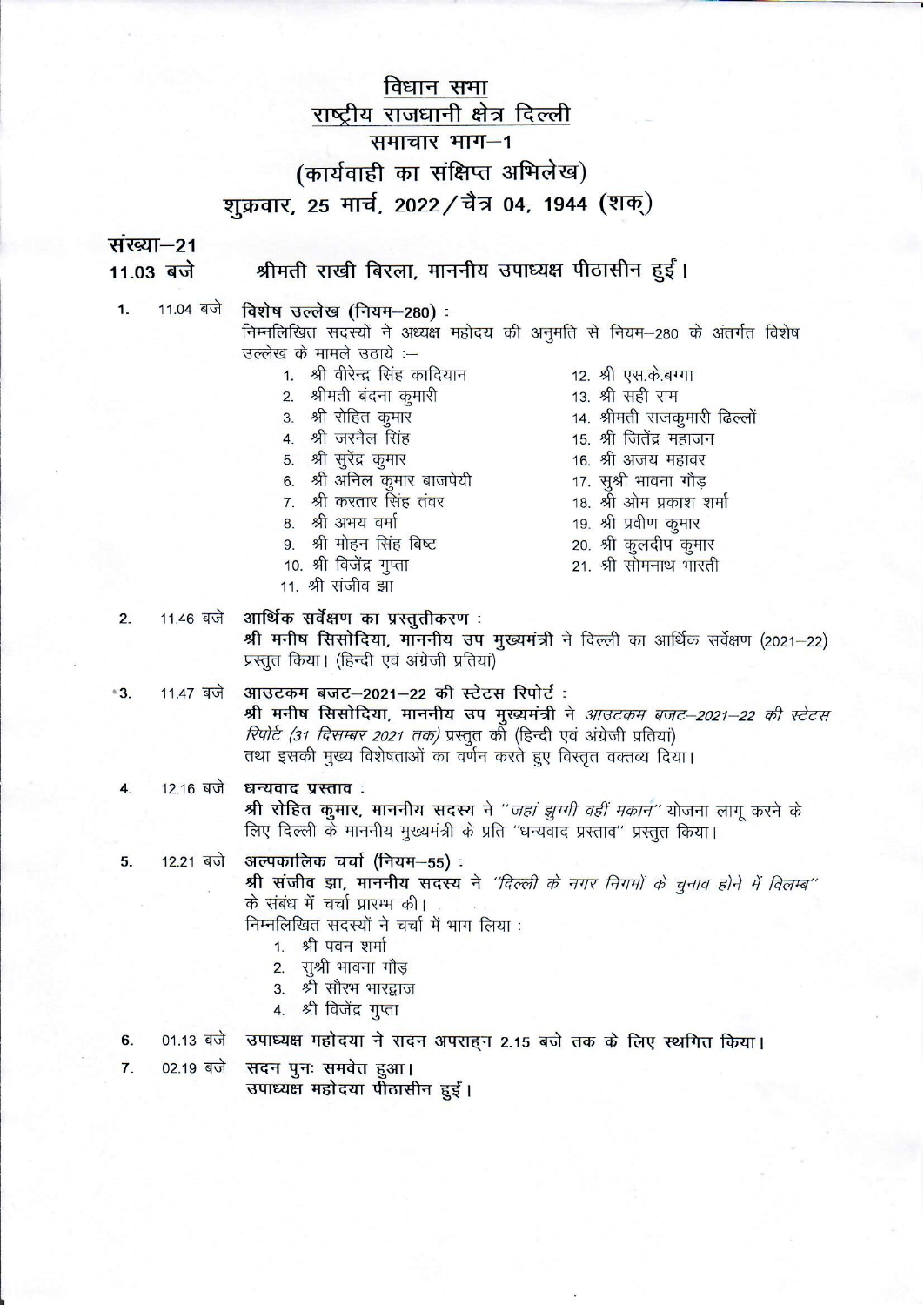- 5. श्री जरनैल सिंह
- 6. श्री अब्दुल रहमान
- 7. श्री प्रलाद सिंह साहनी
- 8. श्री कुलदीप कुमार
- 9. श्रीमती प्रमिला धीरज टोकस
- 10. श्रीमती आतिशी
- 11. श्री मदन लाल
- 12. श्री अभय वर्मा
- 13. श्री ऋतुराज गोविंद
- 14. श्री रामवीर सिंह बिधूड़ी, माननीय नेता प्रतिपक्ष

श्री सत्येन्द्र जैन, माननीय शहरी विकास मंत्री ने चर्चा का उत्तर दिया। श्री मनीष सिसोदिया, माननीय उप मुख्यमंत्री ने भी अपने विचार व्यक्त किये।

उपाध्यक्ष महोदया ने सदन की कार्यवाही शनिवार, दिनांक 26 मार्च, 2022 9. 04.11 बजे पूर्वाह्न 11.00 बजे तक के लिए स्थगित की।

दिल्ली 25 मार्च, 2022

राज कुमार सचिव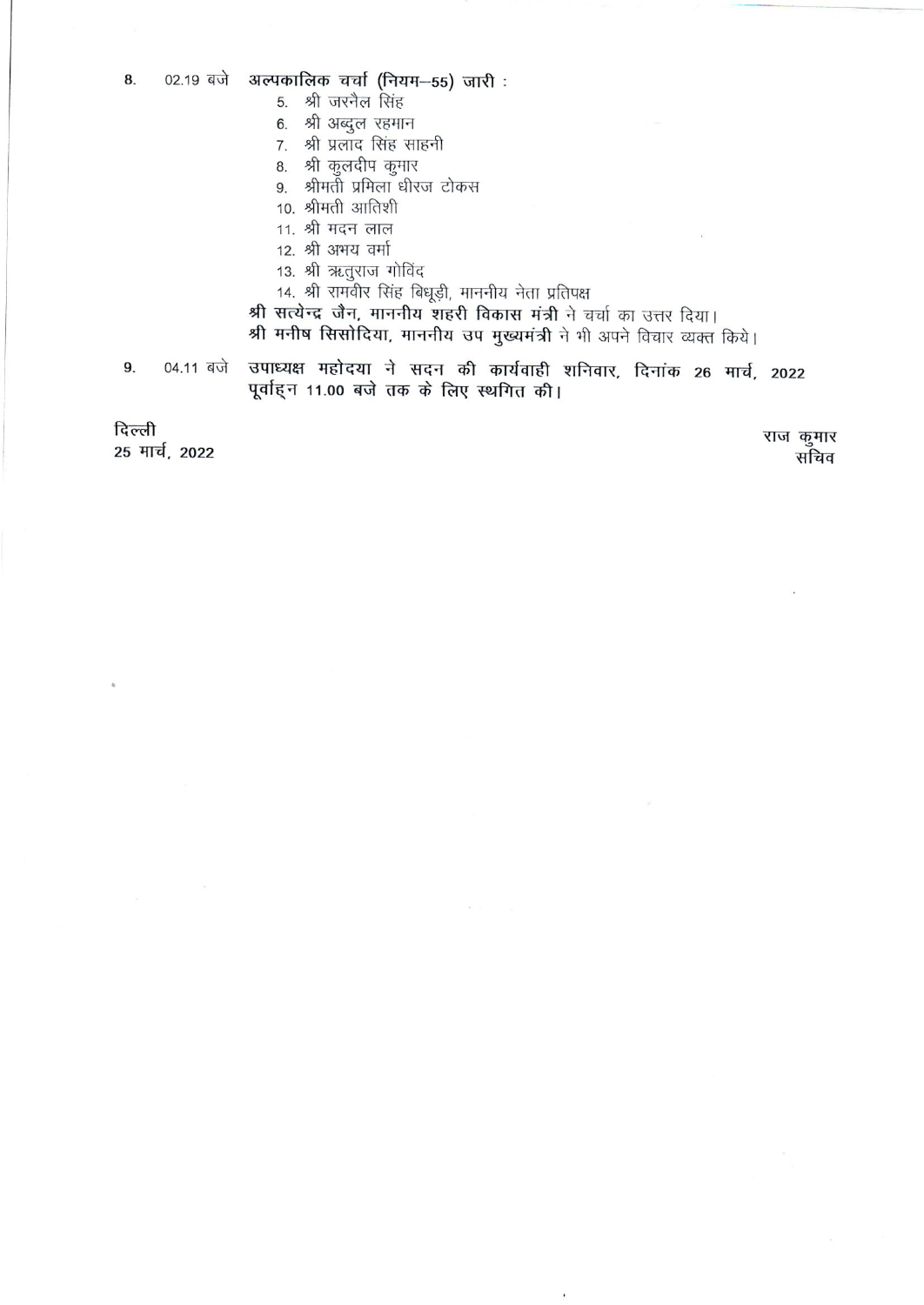## LEGISLATIVE ASSEMBLY NATIONAL CAPITAL TERRITORY OF DELHI

Bulletin Part-I

#### (Brief summary of proceedings) Friday, 25 March 2022 / 04 Chaitra 1944 (Saka)

No. 21 11.03 AM

#### Smt. Rakhi Birla, Hon'ble Deputy Speaker in-Chair

#### 1. 11.04 AM Special Mention (Rule-280) :

The following Members raised matters under Rule-280 with the permission of the Chair :

- 1. Shri Virender Singh Kadian
- 2. Smt. Bandana Kumari
- 3. Shri Rohit Kumar
- 4. Shri Jarnail Singh
- 5. Shri Surendra Kumar
- 6. Shri Anil Kumar Bajpai
- 7. Shri Kartar Singh Tanwar
- 8. Shri AbhayVerma
- 9. Shri Mohan Singh Bisht 10. Shri Vijender Gupta
- 12. Shri S.K. Bagga
- 13. Shri Sahi Ram
- 14. Smt. Raj Kumari Dhillon
- 15. Shri Jitender Mahajan
- 16. Shri Ajay Mahawar
- 17. Ms. Bhavna Gaur
- 18. Shri Om Prakash Sharma
- 19. Shri Praveen Kumar
- 20. Shri Kuldeep Kumar
- 21. Shri Somnath Bharti
- 11. Shri Sanjeev Jha 2. 11.46 AM Presentation of the Economic Survey :

Sh. Manish Sisodia, Hon'ble Deputy Chief Minister presented the Economic Survey of Delhi (2021-2022) (Hindi & English Version).

#### 3. 11.47 AM Status Report of Outcome Budget - 2021-22 :

Sh. Manish Sisodia, Hon'ble Deputy Chief Minister presented the Status Report of Outcome Budget-2021-22 (upto  $31^{st}$  December 2021) (Hindi & English Version) and made a detailed statement explaining its salient features.

## 4. 12.16 PM Motion of Thanks :

Shri Rohit Kumar, Hon'ble Member made a "Motion of Thanks" to the Hon'ble Chief Minister of Delhi for implementation of the scheme "Jahan Jhuggi Wahin Makan".

#### 5. 12.21 PM Short Duration Discussion (Rule-55) :

Shri Sanjeev Jha initiated discussion on 'Delay in conduct of elections to the Municipal Corporations of Delhi'.

The following Members participated in the Discussion :

- 1. Shri Pawan Sharma
- 2. Ms. Bhavna Gaur
- 3. Shri Saurabh Bharadwaj
- 4. Shri Vijender Gupta
- 6. 01.13 PM The Chair adjourned the House till 02:15 PM.
- 7. 02.19 PM House reassembled.

Hon'ble Deputy Speaker in-Chair.

- 8. 02.19 PM Short Duration Discussion (Rule-55) continued:
	- 5. Shri Jarnail Singh
	- 6. Shri Abdul Rehman
	- 7. Shri Parlad Singh Sawhney
	- 8. Shri Kuldeep Kumar